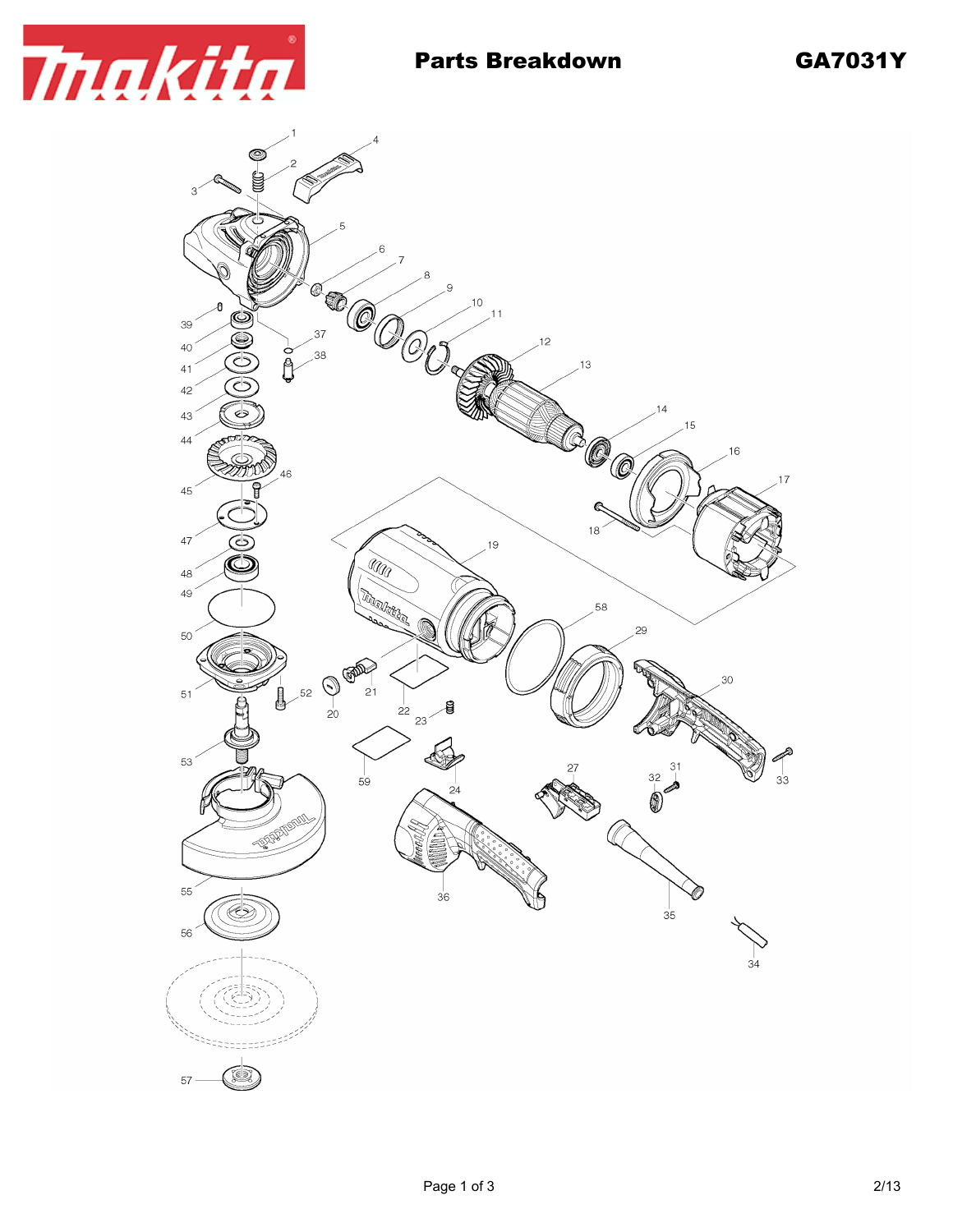

## Parts Breakdown GA7031Y

*Products with multiple versions are listed in subsiding order with the newest version on top not indented*

| $Fig. \#$ | Part ID  | Part Name                                          | Quantity       |
|-----------|----------|----------------------------------------------------|----------------|
| 1         | 419133-4 | PIN CAP, GA7021                                    | 1              |
| 2         | 233292-8 | COMPRESSION SPRING 12, GA7021                      | 1              |
| 3         | 266373-3 | TAPPING SCREW 5X35, GA7031Y                        | 4              |
| 4         | 419144-9 | BUMPER, GA7021                                     | 1              |
| 5         | 154685-5 | GEAR HOUSING CPL., GA7021                          | 1              |
| 6         | 252194-9 | HEX. NUT M8, GA7021                                | 1              |
| 7         | 227488-1 | SPIRAL BEVEL GEAR 16, GA7020                       | 1              |
| 8         | 211132-0 | BALL BEARING 6301DDW, GA7021                       | 1              |
| 9         | 262085-6 | RUBBER RING 38, GA7021                             | 1              |
| 10        | 267299-2 | FLAT WASHER 20, GA7021                             | 1              |
| 11        | 962211-4 | RETAINING RING R-42, GA7021                        | 1              |
| 12        | 240081-4 | FAN 80, GA7021                                     | 1              |
| 13        | 517826-8 | ARMATURE ASS'Y, GA7031Y                            | 1              |
| 14        | 681630-2 | INSULATION WASHER 10, GA7021                       | 1              |
| 15        | 211087-9 | B. BEARING 6200DDW, 4114                           | 1              |
| 16        | 419135-0 | BAFFLE PLATE, GA7021                               | 1              |
| 17        | 526206-7 | FIELD ASS'Y, GA7031Y                               | $\mathbf 1$    |
| 18        | 266029-8 | T. SCREW FLANGE PT 5X65, 9005B                     | $\overline{c}$ |
| 19        | 158083-5 | MOTOR HOUSING CPL., GA9040S                        | $\mathbf{1}$   |
| 20        | 643700-5 | BRUSH HOLDER CAP, GA7021                           | $\overline{c}$ |
| 21        | CB204    | CARBON BRUSH SET, 194992-4                         | $\mathbf{1}$   |
|           | 194992-4 | CARBON BRUSH SET, 194992-4                         |                |
| 22        | 867255-8 | NAME PLATE, GA7031Y                                | $\mathbf 1$    |
| 23        | 233375-4 | COMPRESSION SPRING 7, GA7040S                      | 1              |
| 24        | 419260-7 | LOCK BUTTON, GA9040S                               | 1              |
| 27        | 650105-2 | SWITCH 1269. 0501, GA7031Y                         | 1              |
| 29        | 421936-4 | <b>VIBRATION PROOF RUBBER, GA9040S</b>             | 1              |
| 30        | 188754-0 | HANDLE SET, GA7031Y                                | 1              |
| 31        | 265995-6 | TAPPING SCREW 4X18, BO4556K                        | $\overline{2}$ |
| 32        | 687052-4 | STRAIN RELIEF, 5007F                               | $\mathbf{1}$   |
| 33        | 266374-1 | TAPPING SCREW 4X25, GA7021                         | 4              |
| 34        | 664463-0 | CORD (2X14X8 SJ), 5007F                            | $\mathbf 1$    |
| 35        | 682560-0 | CORD GUARD 10, HM1202C                             | 1              |
| 36        | 188754-0 | HANDLE SET, GA7031Y                                | 1              |
| 37        | 213062-1 | O RING 9, GA7021                                   | 1              |
| 38        | 256491-5 | SHOULDER PIN 5, GA7021                             | 1              |
| 39        | 263002-9 | RUBBER PIN 4, 5007MG                               | 1              |
| 40        | 211062-5 | <b>B. BEARING 6000ZZ, LS1016L</b>                  | 1              |
| 41        | 252429-8 |                                                    | 1              |
| 42        |          | NUT M15-23, GA9040S<br>CUP SPRING 20, GA9040S      |                |
|           | 232163-6 |                                                    | 1              |
| 44<br>45  | 267798-4 | LOCK WASHER, GA9040S<br>S. BEVEL GEAR 53D, GA7040S | 1<br>1         |
|           | 227493-8 |                                                    |                |
| 46        | 265120-9 | PAN HEAD SCREW M5X16, GA7031Y                      | 3              |
| 47        | 285724-1 | BEARING RETAINER 50, GA7021                        | 1              |
| 48        | 267167-9 | FLAT WASHER 15, GA9040S                            | 1              |
| 49        | 211278-2 | BALL BEARING 6203DDW, GA7021                       | 1              |
| 50        | 213760-7 | O RING 78, GA7021                                  | 1              |
| 51        | 317988-0 | BEARING BOX, GA7021                                | 1              |
| 52        | 265541-5 | H.S.H. BOLT M6X22, GA7021                          | 4              |
| 53        | 154787-7 | SPINDLE A CPL., GA9040S                            | 1              |
| 55        | 122767-1 | TOOLLESS WHEEL COVER, GA7040S                      | 1              |
| 56        | 224317-9 | INNER FLANGE 89, GA7021                            | 1              |
| 57        | 193465-4 | LOCK NUT 5/8-45, 9005B                             | 1              |
|           | 224568-4 | LOCK NUT 5/8-45, 9005B                             |                |
| 58        | 261131-2 | NYLON WASHER 89, GA9040S                           | 1              |
| 59        | 819357-6 | CLEAR LABEL, GA7031Y                               | 1              |
|           | 162264-5 | VIBRATION PROOF GRIP, GA9040S                      | 1              |
|           | 194289-1 | DUST COVER ATTACHMENT SET, GA7020, GA702           | 1              |